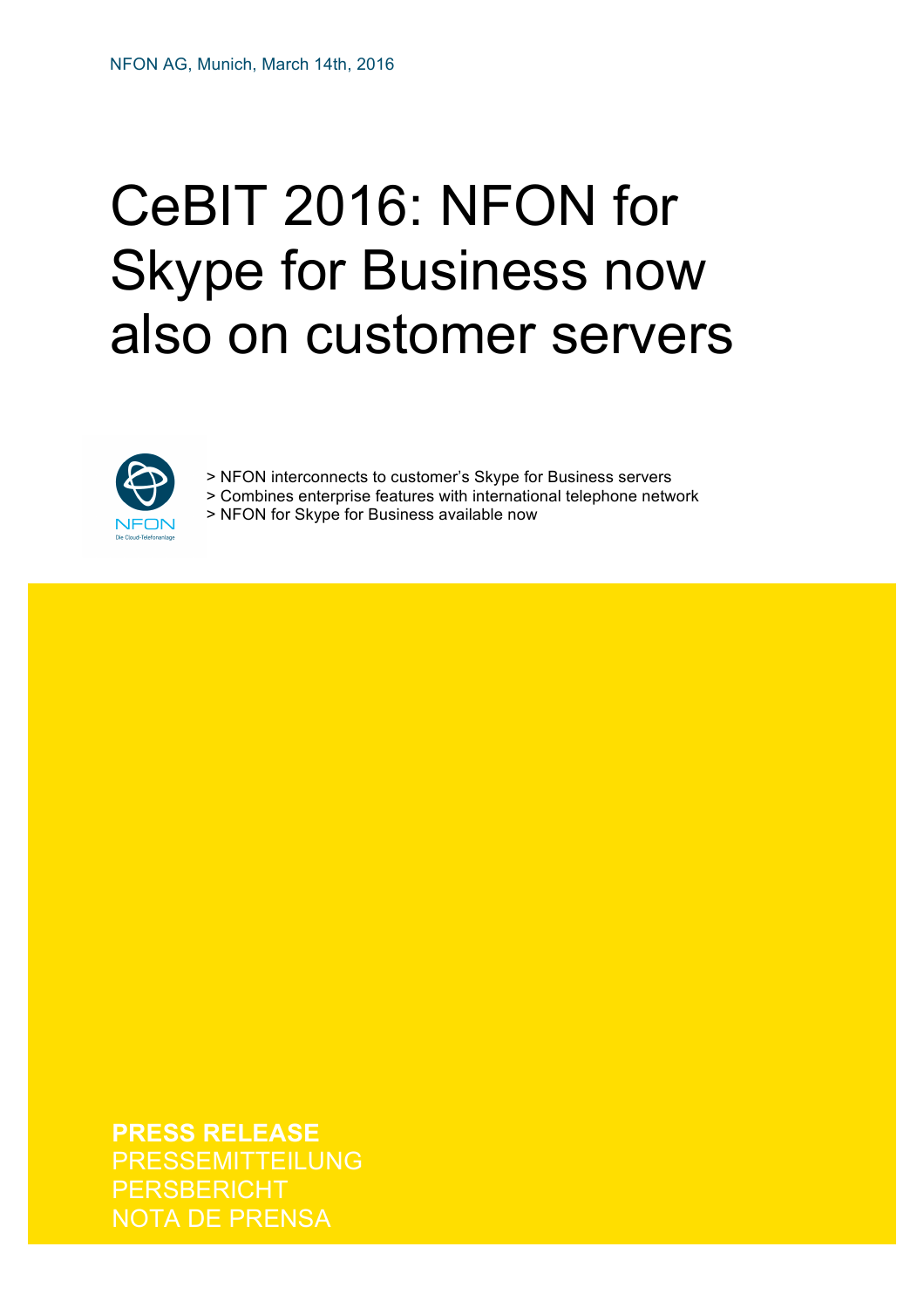## Complete UC range

At this year's CeBIT trade show (Hall 13, Booth C41), the NFON AG, a worldwide leading provider of cloud telephone systems, presents the extended functionality around NFON for Skype for Business: An interconnection between NFON and Skype for Business on the servers of the NFON customers. Jürgen Städing, Chief Product Officer of NFON AG: *"Customers already operating Skype for Business solutions now additionally receive the proven enterprise functions of NFON rounded off with a connection to the public telephone network throughout Europe – out of a single source from NFON."*

## Unprecedented fusion

The seamless connection between NFON, the telephone system from the cloud, and Skype for Business combines the advantages of a cloud service with the known working environment of the user's workplace. Jürgen Städing: *"Communication services have to merge nowadays. The world of employment is characterized by an era of decentralization, accompanied by an increase in efficiency".* While Skype for Business combines different options of communication such as chat and video in one single application environment, NFON integrates the application into the telephone system and adds the important connection into the public telephone network. *"NFON offers the possibility – particularly for chains and companies with branches throughout Europe – to comprehensively integrate the phone number. The user of the extension is offered an individual geographical phone number including network performance."*

### Customer-friendly server connection

Intelligent features, high savings potential, cost savings and easy operation are building blocks that along with the quality feature 'Made in Germany' distinguish NFON, the modern telephone system from the cloud. With the fusion of NFON and Skype for Business, the Skype for Business client becomes a fully adequate extension and is additionally equipped with full enterprise functions: NFON for Skype for Business is therefore applicable in areas such as call centres without any complex adjustment of the integrated solution as the group and ACD function is a standard solution of NFON. Jürgen Städing: *"The absolute highlight of the fusion between these two worlds is on the one hand the free choice of location as to the operation of the Skype for Business server and on the other hand the indispensable integration of the Skype for Business server into the public telephone network. This is an unprecedented boost in comfort, a real problem solution by NFON."*

## Cost-efficiency thanks to integration

Furthermore, with this solution not any employee necessarily needs to have a Skype for Business account to be part of the internal telephony. "*A user can simply telephone via NFON and reach his Skype for Business colleagues*", Frank Wutzler, Senior Product Manager of NFON AG, explains. The effect: A clear saving effect as far as licensing costs are concerned, *"because only those who actually need Skype for Business receive that license. Elsewhere the principle of cost efficiency thanks to intelligent integration applies. The telephony can be carried out at any time via NFON",* Jürgen Städing adds.